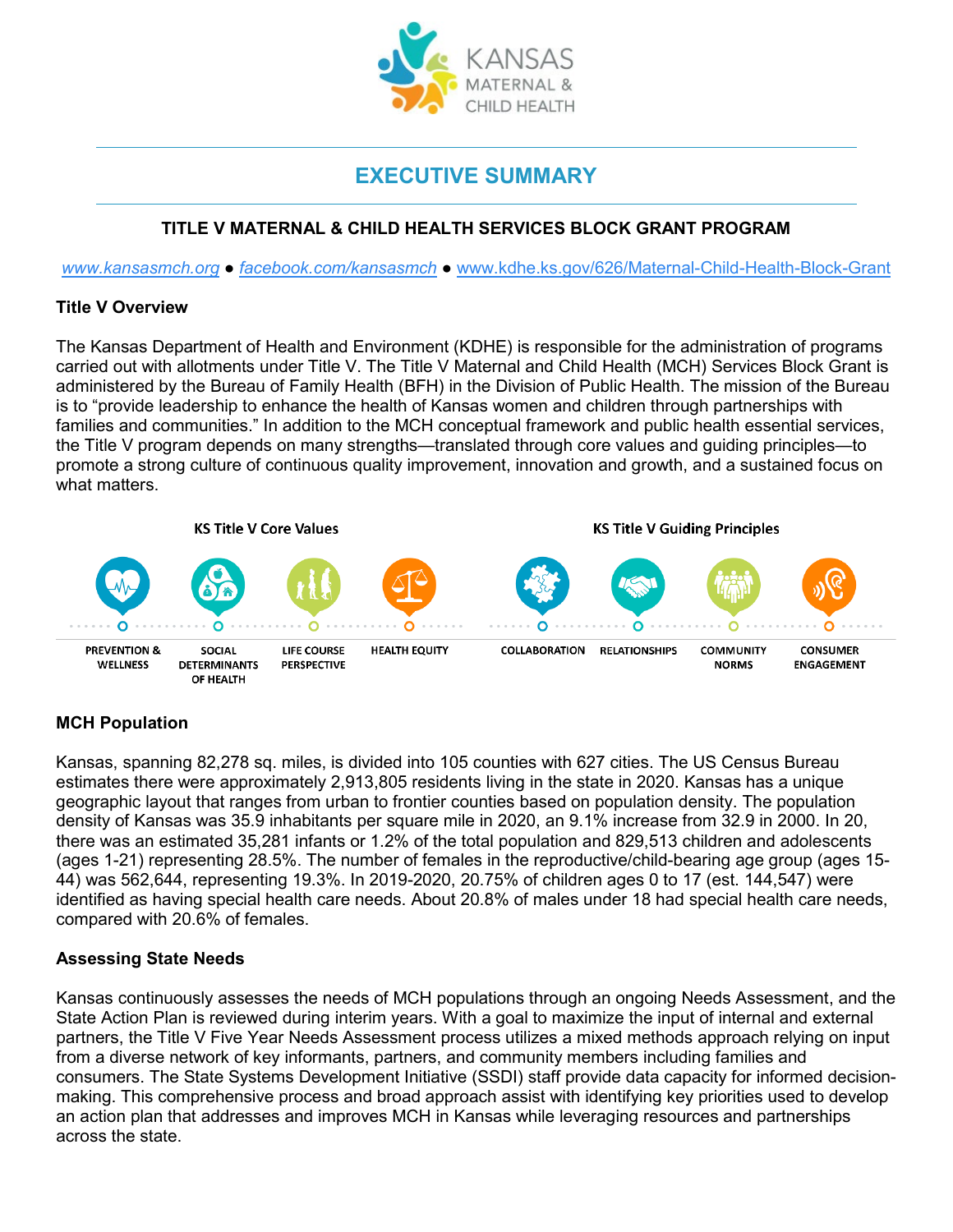# **Title V MCH Priorities (FFY 2021-2025)**

Kansas identified seven priorities with the Title V mission, purpose, legislative requirements, and measurement framework in mind.



### Women/Maternal Health

Women have access to and utilize integrated, holistic, patient-centered care before, during, and after pregnancy.



**Child Health** 

Children and families have access to and utilize developmentally appropriate services and supports through collaborative and integrated communities.



**Children with Special Health Care Needs** Communities, families, and providers have the knowledge, skills, and comfort to support transitions and empowerment opportunities.



#### **Cross-Cutting #2: Families**

Strengths-based supports and services are available to promote healthy families and relationships.

## **Title V MCH Performance Measures (FFY 2021-2025)**

Kansas selected five national and four state performance measures to address the priorities outlined above. The national performance measures (NPMs) utilize national data sources to track state-level prevalence rates to determine the impact of activities on the populations serves. States must select at least one NPM for each of the MCH population domains (women/maternal, perinatal/infant, child, adolescent, children with special health care needs). The state performance measures (SPMs) were selected where a NPM was not available or appropriate for the state's identified priorities or objectives. The selected measures are outlined below.

| <b>National Performance Measures (NPMs)</b> | <b>State Performance Measures (SPMs)</b> |
|---------------------------------------------|------------------------------------------|
| NPM1: Well-woman Visit (Women 18-44 Years)  | <b>SPM1: Postpartum Depression</b>       |
| NPM5: Safe Sleep                            | <b>SPM2: Breastfeeding Exclusivity</b>   |
| NPM6: Developmental Screening               | SPM3: Workforce Development              |
| NPM10: Adolescent Preventive Medical Visit  | SPM4: Strengths-based Family Supports    |
| NPM12: Transition To Adulthood              |                                          |

#### **Title V Activities & Program Highlights by Population Domain**

The Title V plan reflects coordination of MCH activities across funding sources, agencies, and local providers. It relies on partnerships, high quality shared measurement, and data to track the impact and effectiveness of services, activities, and strategies. Review each of the associated population domain narratives for additional details about these and other activities, including applicable data and impacts on health outcomes for women, children, and families.



#### **Perinatal/Infant Health**

All infants and families have support from strong community systems to optimize infant health and wellbeing.



#### **Adolescent Health**

Adolescents and young adults have access to and utilize integrated, holistic, patient-centered care to support physical, social, and emotional health.



# **Cross-Cutting #1: MCH Workforce**

Professionals have the knowledge, skills, and comfort to address the needs of maternal and child health populations.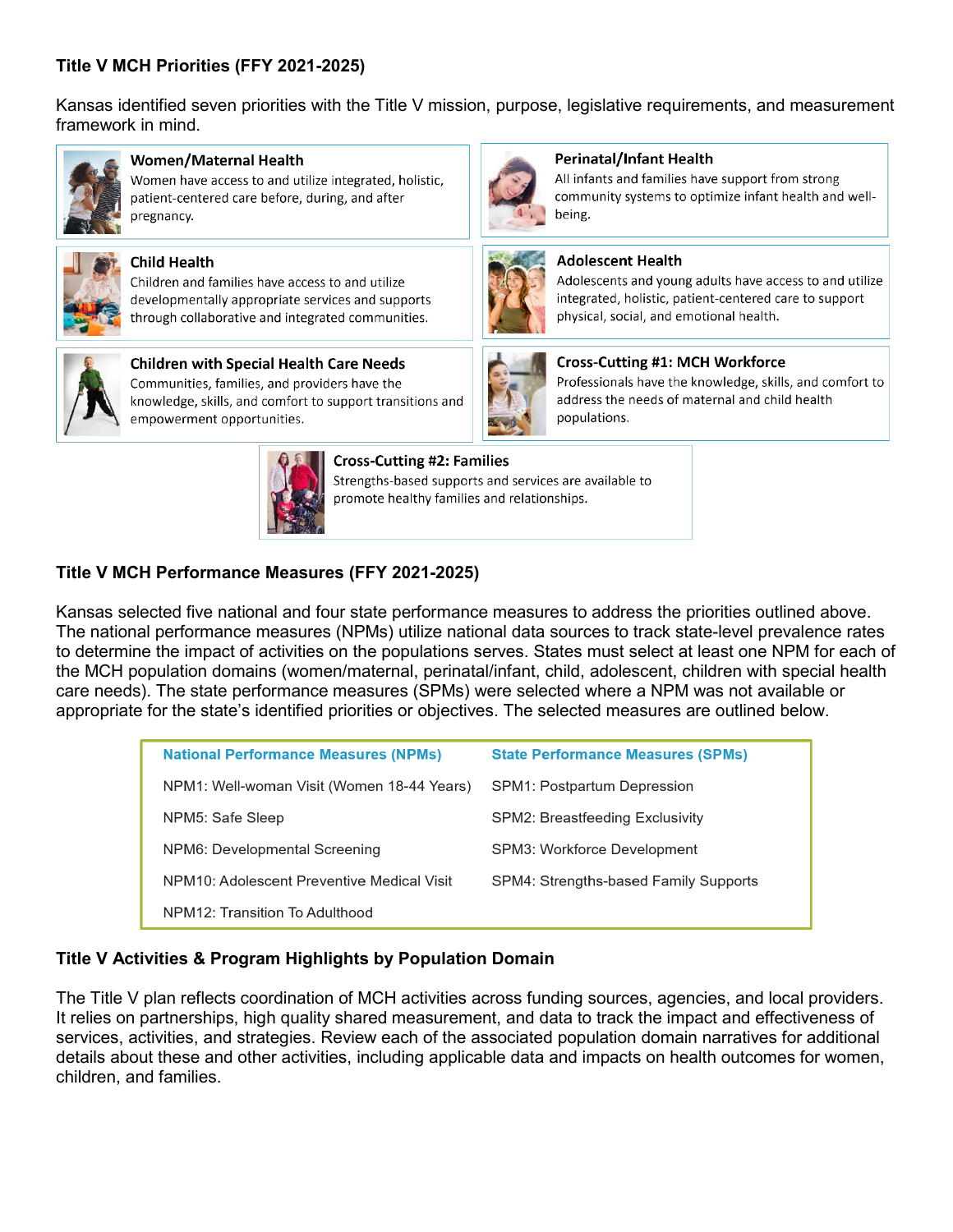## **Women/Maternal & Perinatal/Infant Health**

*One Key Question® (OKQ)*: Title V has a partnership with The Power to Decide to implement [OKQ,](https://powertodecide.org/node/456) an evidence-based intervention known to prevent unplanned pregnancy and reduce incidence of poor birth outcomes. OKQ<sup>®</sup> helps a woman uncover her pregnancy intention by encouraging all health providers to routinely ask, "Would you like to become pregnant in the next year?"

*Count the Kicks® (CTK):* Title V has a partnership with Healthy Birth Day to implement [Count the Kicks](https://www.countthekicks.org/)*®*, an evidence-based stillbirth prevention campaign that educates providers and patients about monitoring fetal movements during the 3<sup>rd</sup> trimester of pregnancy.

*Maternal Mortality:* The [Kansas Maternal Mortality Review Committee](https://kmmrc.org/) (KMMRC) is a collaboration among Title V and key partners to review pregnancy-related deaths, identify causes, and implement interventions to prevent future occurrences. The first [Kansas Maternal Mortality and Morbidity Report](https://kmmrc.org/reports/) was published in January 2021. Information and data collected from cases resulted in formal recommendations that led to the Fourth Trimester Initiative, focused on quality care and provider communication related to the transition from pregnancy through the postpartum period.

*Perinatal Quality & Systems of Care:* The [Kansas Perinatal Quality Collaborative](https://kansaspqc.org/) (KPQC) is partnership with a panel of experts to improve the safety and quality of care for mothers and infants. The Fourth Trimester Initiative, resulting from findings from the KMMRC, is the current quality initiative underway, focused on improving maternal health and preventing severe maternal morbidity and mortality.

*Perinatal Community Collaboratives:* Title V is committed to supporting expansion and sustainability of the [Kansas Perinatal Community Collaborative](http://www.kdheks.gov/c-f/perinatal_community_collaboratives.htm) (KPCC) model with local communities and the broader network of local health care and community service providers, as a consistent and proven delivery system for prenatal care education curriculum. The model brings prenatal education, clinical care, and wraparound services together. Data reveal improvements in preterm delivery, low birth weight, and breastfeeding. Outcomes for mothers and infants participating in a KPCC are improving when compared to state outcomes.

*Breastfeeding:* Title V strives to provide consistent messaging around breastfeeding and leverage resources at the state and local levels. Title V has a partnership with the [Kansas Breastfeeding Coalition](http://ksbreastfeeding.org/) (KBC) to align and support breastfeeding across programs including MCH, WIC, Child Care Licensing, Home Visiting, and others. KBC increases the capacity and strengthens the support of local breastfeeding coalitions, provides technical assistance and support for several initiatives, participates in planning for Community Baby Showers, and assists with updating breastfeeding education for providers and parents.

*Safe Sleep:* Title V has a partnership with the [Kansas Infant Death and SIDS \(KIDS\) Network](http://www.kidsks.org/) to reduce infant mortality through state and local safe sleep targeted efforts. Title V supports the KIDS Network to: facilitate a safe sleep culture within Kansas by training a network of Safe Sleep Instructors; develop and provide training for parents, physicians, home visitors, and child care providers; and promote consistent safe sleep messages across the lifespan. KIDS Network also provides technical assistance on the Community Baby Shower model and the Hospital Safe Sleep Certification and Outpatient Provider Safe Sleep Star programs.

# **Child & Adolescent Health**

*Early Childhood Systems Building:* The [Help Me Grow Kansas](https://helpmegrowks.org/) (HMG) framework promotes integrated, crosssector collaboration to build efficient and effective systems. This was the foundation of the All in for Kansas [Kids Strategic Plan,](https://kschildrenscabinet.org/wp-content/uploads/2020/04/All_in_for_Kansas_Kids_Strategic_Plan_4.10.20.pdf) supported by Title V partnership and aligned with key MCH activities such as: expanding care coordination to primary care provider settings, implementing the Bridges program (support for families transitioning out of Part C/Infant Toddler Services), and expansion of peer supports through [Supporting You.](https://www.supportingyoukansas.org/)

*Preventive Medical Visits (Annual Well Visits):* Title V is actively engaged in outreach, promotion, and support to increase access to annual preventive medical visits for children and adolescents. Visits are important for access to comprehensive services including screening and immunizations, referral, and diagnosis and treatment when indicated. Title V promotes Bright Futures™ as a standard of care in line with the Medicaid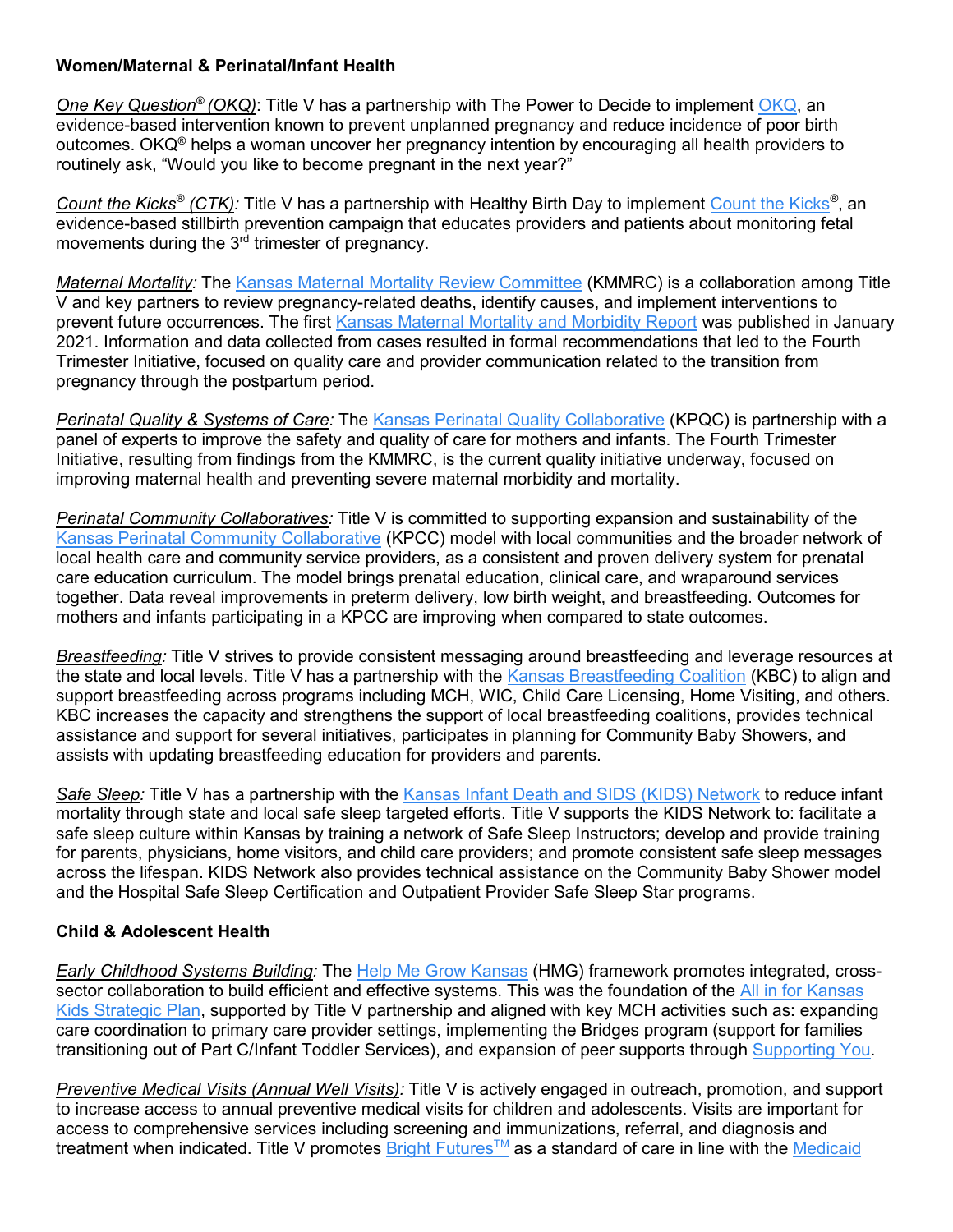[EPSDT program](https://www.medicaid.gov/medicaid/benefits/epsdt/index.html) and is also focusing on expanding school-based health centers to increase access to care, especially for adolescents. Title V provided funding for a statewide license to access the online Bright Futures Tool and Resource Kit, 2nd Edition.

*Behavioral Health:* Kansas Title V is working to increase focus on behavioral health interventions, healthy social-emotional development, and cross systems collaboration within the State Action Plan objectives. To expand programming and increase effectiveness, the Title V Behavioral Health Consultant position oversees two federally funded projects focused on behavioral health – *Kansas [Connecting Communities](https://www.kdheks.gov/c-f/KS_Perinatal_Behavioral_Health.htm)* (launched October 2018) and *KSKidsMAP [to Mental Wellness](http://wichita.kumc.edu/psychiatry-and-behavioral-sciences/kskidsmap.html)* (launched July 2019).

*Youth Health Initiatives:* The *[Youth Health Guide](http://www.kansasmch.org/documents/Youth_Health_Guide.pdf)* and *[WHY \(Whole Healthy You\) Campaign](http://www.wholehealthyyouks.org/)*, brings attention to health awareness events and supports youth in living healthy – physically, mentally, and emotionally. Additionally, Title V used the Adolescent Health Institute's [youth-friendly care tools](https://www.umhs-adolescenthealth.org/) to support quality improvement strategies and is devoted to providing technical assistance to local agencies to improve adolescent health measures and identify enhancements or improvements to policy. With this support, local MCH agencies will be prepared to clearly state their goals and identify MCH funding needs to meet milestones in future grant applications.

# **Children with Special Health Care Needs (CSHCN)**

*Holistic Care Coordination:* The [Kansas Special Health Care Needs](https://www.kdheks.gov/shcn/index.htm) program (KS-SHCN) provides holistic care coordination (HCC) and helps families find, understand, and access services and resources within medical, school, and community systems to achieve optimal child/family health outcomes and empower and prepare parents to support their children. Eligibility for HCC services are expanding to those with medically eligible conditions, regardless of financial status or resources, and families of children three to five years of age who received early intervention through Part C/Infant Toddler Services.

*Transition to Adulthood:* Throughout the Title V Needs Assessment and implementation of the HCC model, transition planning for youth and adolescents ages 12 and older has been an identified service gap. Not only focused on transitioning from pediatric to adult health care systems but transitioning in all aspects of life (e.g., self-advocacy, health and wellness, health care systems, social and recreation, independent living skills, education), Title V will work with YSHCN to develop goals that meet their needs and help with in selfcare and self-advocacy.

*Systems of Care for CSHCN:* Focus remains on the implementation and advancement of the National Standards for Children with Special Health Care Needs and the Kansas State Plan for Systems of Care for [Children and Youth with Special Health Care Needs,](https://www.kansasmch.org/domains.asp) a road map developed in 2018 to strengthen services and supports for CSHCN and their families. To support stronger systems, Kansas Title V will continue to seek opportunities to establish local- and state-level datasets to inform about the CSHCN population and their needs.

# **Family & Consumer Partnerships**

*Peer-to-Peer Support Network:* In partnership with the FAC, Title V launched a peer-to-peer support network, [Supporting You,](https://supportingyoukansas.org/) to connect parents and caregivers of CSHCN with peers who have like experiences and/or life circumstances. The network is designed to help individuals connect with one another, share ideas and resources, and gain support where it would most benefit. There are three participating programs: KS-SHCN, School for the Deaf, and FAC. The network is currently working to build a statewide program to support foster, adoptive, and kinship families.

*Family & Consumer Partnership (FCP) Program:* Title V is building a formal partnership program with families through peer supports, family leadership, and advisory opportunities. This will serve as a framework for local and state Title V programs to assure families are engaged at the level they desire. Upon development of a robust resource toolkit, Title V can offer technical assistance and opportunity to support partners with engaging families in planning, implementation, and evaluation of services, programs, and policy.